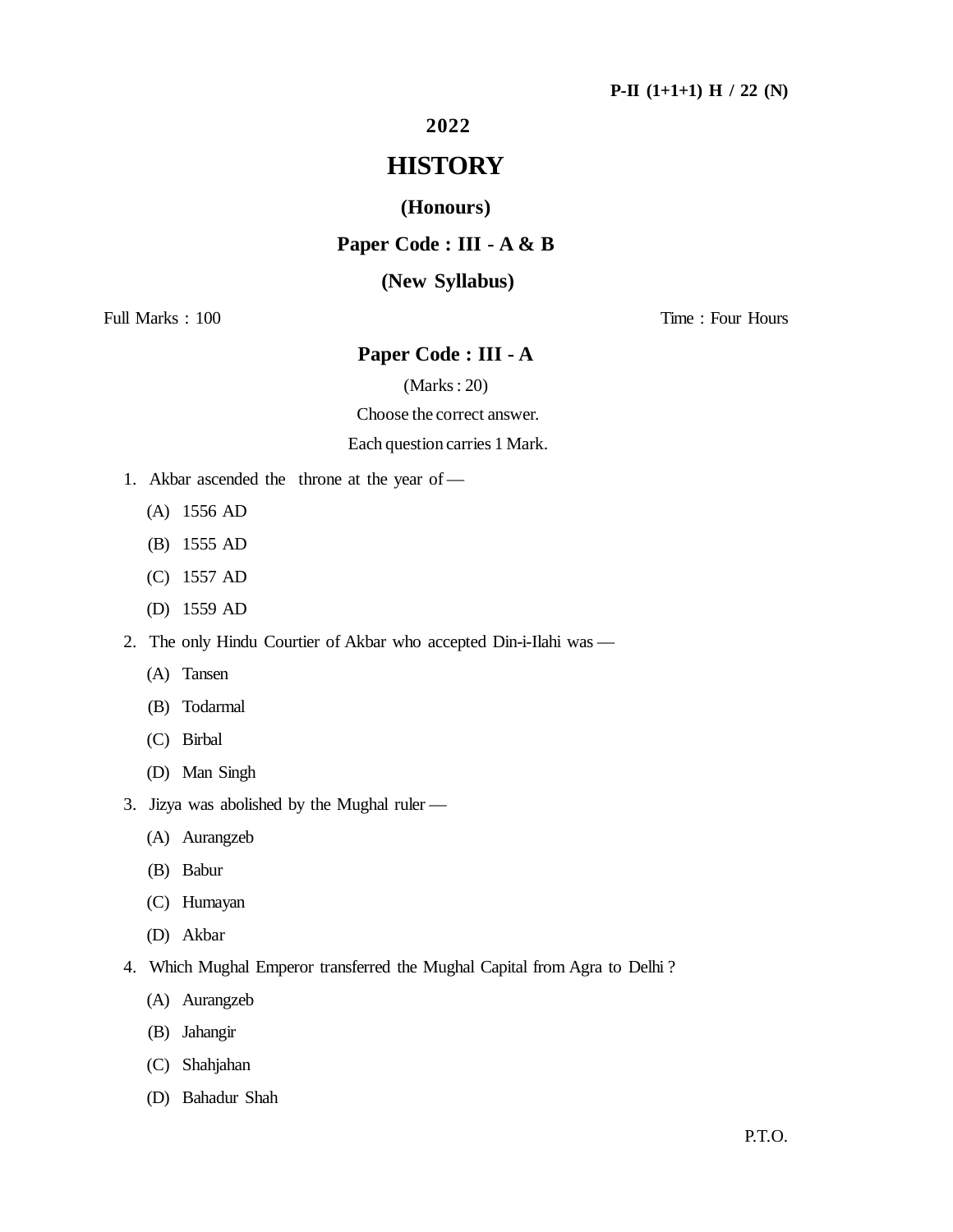- 5. Who among the following introduced the Dahshala system of land revenue collection for the first time ?
	- (A) Babur
	- (B) Humayun
	- (C) Akbar
	- (D) Shahjahan
- 6. Which one of the following building is not located in Fatehpur Sikri—
	- (A) Buland Drwaja
	- (B) Anup Talao
	- (C) Qila-Kuhna Mosque
	- (D) Panch Mahal
- 7. Who was the Mughal Commander-in-Chief in the battle of Haldighat ?
	- (A) Mansingh
	- (B) Shayesta Khan
	- (C) Bairam Khan
	- (D) Yaswant Singh
- 8. The Mansabdars were
	- (A) Provincial Governors
	- (B) Military Commanders
	- (C) High civil and military officers
	- (D) All of the above
- 9. First Englishman Hawkins to visit in Jahangir's court arrived in the year
	- (A) 1605 AD
	- (B) 1606 AD
	- (C) 1608 AD
	- (D) 1609 AD
- 10. Which Sikh Guru was executed by Aurangzeb ?
	- (A) Tegh Bahadur
	- (B) Arjun Dev
	- (C) Horgobind
	- (D) Gobinda Singh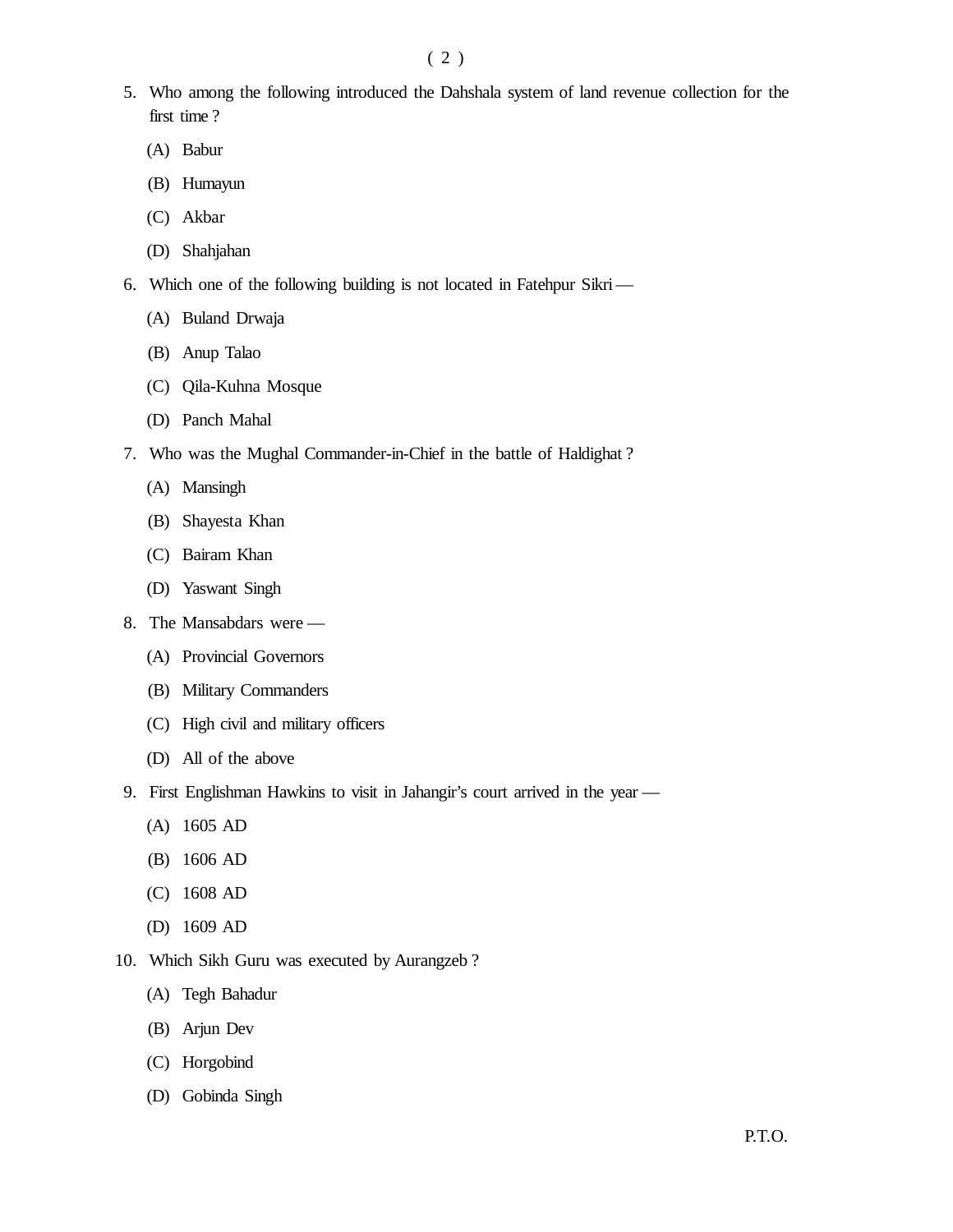- 11. Tajmahal is situated in the banks of the river
	- (A) Ganga
	- (B) Yamuna
	- (C) Gandak
	- (D) Kashi
- 12. Of the following, who did not revolted against Aurangzeb
	- (A) Jats
	- (B) Satnamis
	- (C) Prince Akbar
	- (D) Shayista Khan
- 13. Which one of the following was not introduced by Shivaji ?
	- (A) Land Tax
	- (B) Chautha
	- (C) Sardesh mukhi
	- (D) Pilgrim Tax
- 14. During the Mughal rule which among the following was the revenue officer of a Sarcar ?
	- (A) Amal Guzar
	- (B) Amil
	- (C) Bittikehi
	- (D) Khazandar
- 15. Which Mughal Emperor was a great fan of painting ?
	- (A) Shah Jahan
	- (B) Jahangir
	- (C) Humayun
	- (D) Aurangzeb
- 16. ''The Agrarian system of Mughal India (1558 1707)'' was written by
	- (A) Satish Chandra
	- (B) Irfan Habib
	- (C) Shirin Moosry
	- (D) Atahar Ali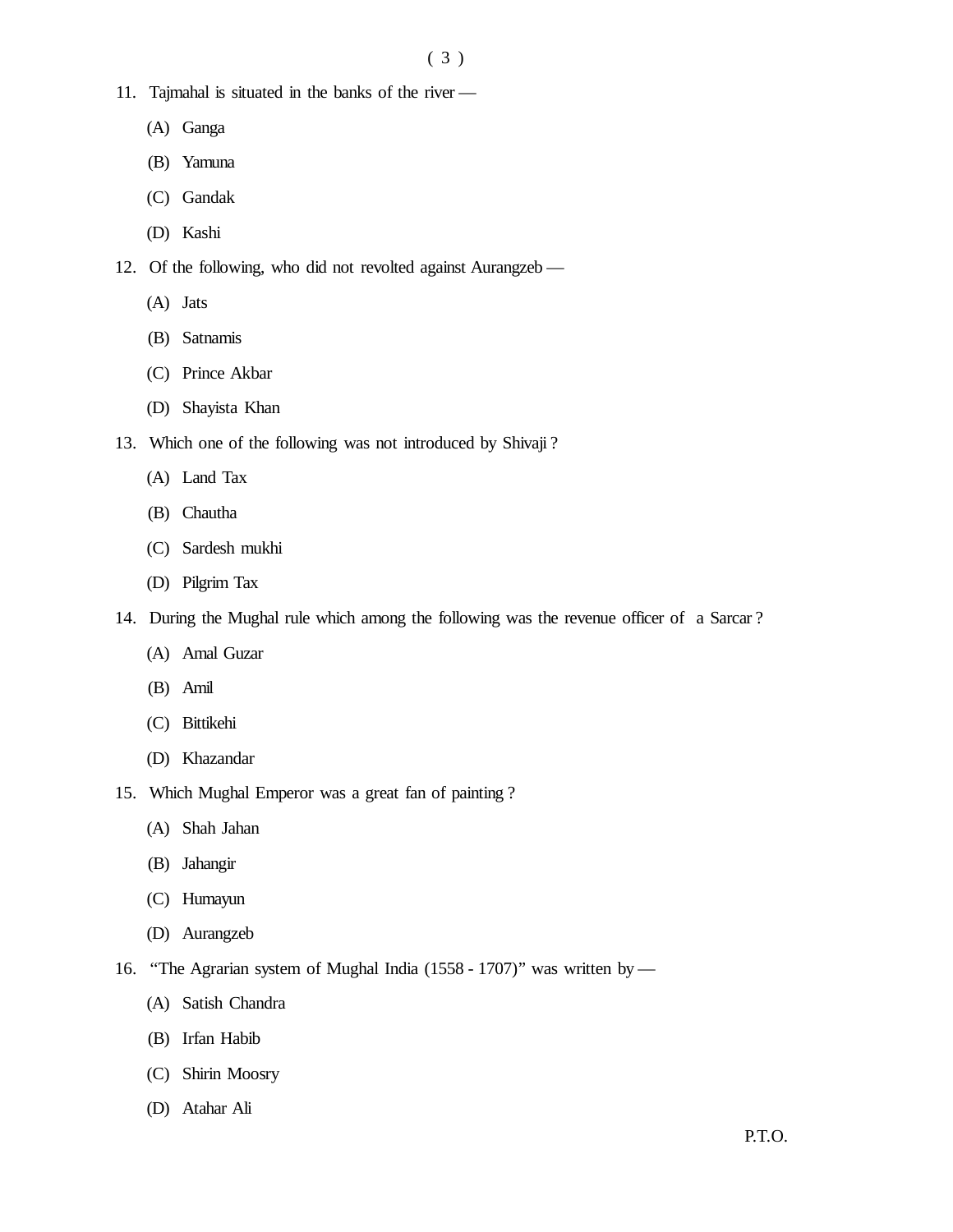- 17. Who edited Grantha Sahib ?
	- (A) Guru Arjun Deb
	- (B) Guru Gobind Singh
	- (C) Guru Din Dayal Singh
	- (D) Guru Hardayal Singh
- 18. Afghan ruler Nadir Shah attacked Delhi in the year
	- (A) 1731 AD
	- (B) 1733 AD
	- (C) 1737 AD
	- (D) 1739 AD
- 19. Shivaji Signed the Treaty of purandhar in which year
	- (A) 1656 AD
	- (B) 1665 AD
	- (C) 1675 AD
	- (D) 1680 AD
- 20. The traders who first came to India during the Mughal period were —

————————

- (A) Portuguese
- (B) Dutch
- (C) Danish
- (D) British